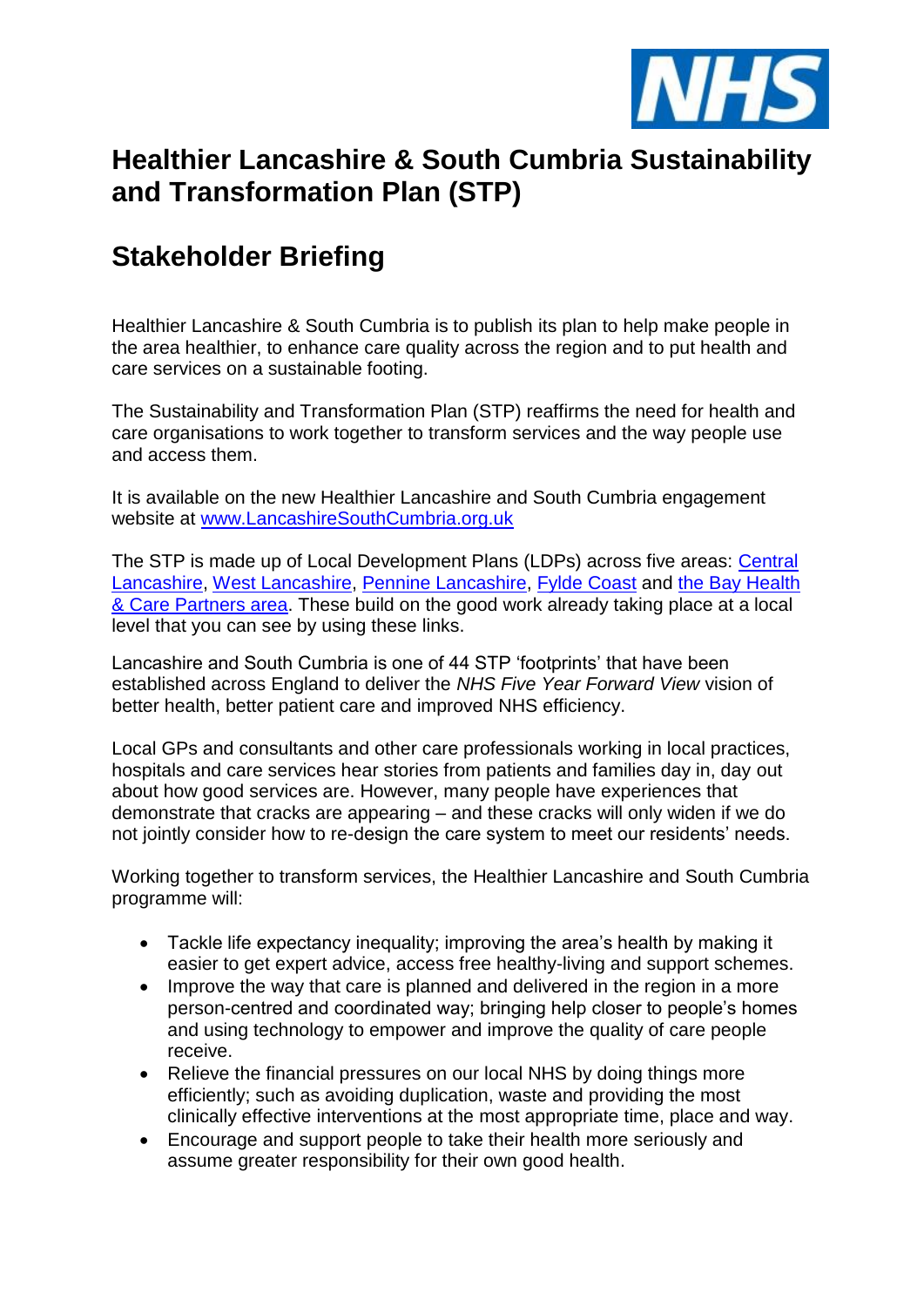- Develop robust integrated care services across Lancashire and South Cumbria that are based in local communities and reduce the over reliance on acute hospital-based services.
- Create a multi-skilled, flexible and responsive workforce with great development prospects.
- Enhance the role of the third sector to support mainstream services
- Establish joint system leadership across Lancashire's entire health and social care environment.

There are no pre-determined solutions or options at this stage. In the coming weeks and months, we want people to get involved in the conversation in their local areas and help to shape these plans going forward.

We want to make sure that you are able to share this information with your network of public and local representatives. We want to make sure that patients, the public and local representatives are not only consulted but are involved in the development of the changes that are needed. In addition no decisions will be made until the programme has fully consulted with patients, the public and stakeholders. There will be detailed discussions with patients, GPs, other clinicians, organisations, third sector representatives and the public before any detailed plans on service changes are finalised.

FAQs have been developed to provide more information and answer any questions you may have. If you have a question, which has not been answered below please send this to [info@lancashiresouthcumbria.org.uk](mailto:info@lancashiresouthcumbria.org.uk) and we will do all we can to provide you with the answer.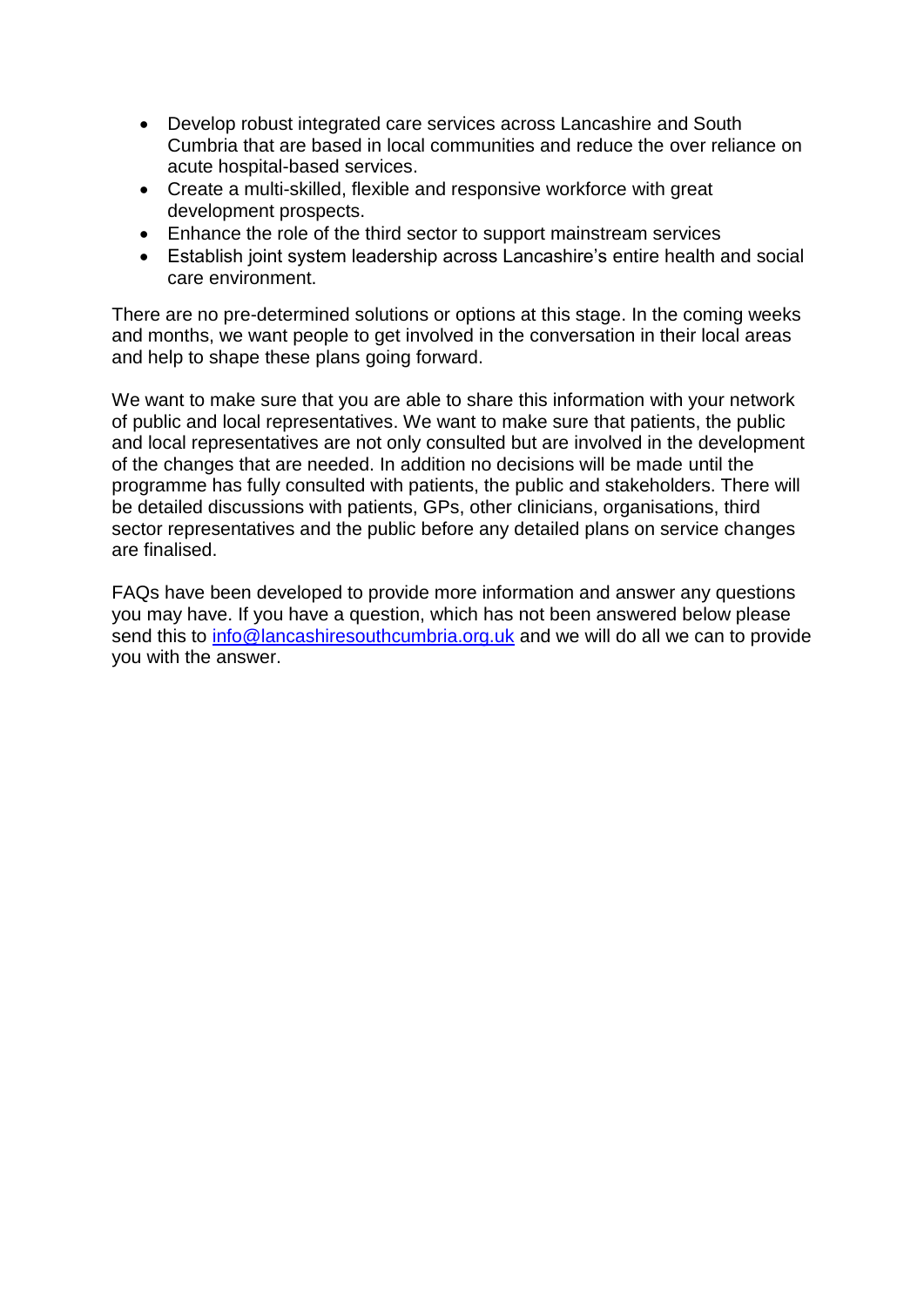# **Frequently Asked Questions**

#### **Why do we need change?**

In Lancashire and South Cumbria we have poor health, we have poor health outcomes and we are investing in services that are not working whilst demand is set to far outweigh the resources we have if we don't change. There are financial, geographical and health challenges in Lancashire and South Cumbria which are more serious and urgent than other areas in the country.

We need to change the health and the wellbeing of the population and support them in taking more responsibility for their health. Care and quality provided by our services needs to improve so that our health outcomes are not amongst the lowest in the country in too many areas and we need to make changes to the finance and efficiency of our services.

No change is not an option. NHS and Council organisations in Lancashire and South Cumbria face a collective financial challenge of £575m over five years which is almost a quarter of the budget if demand increase as expected and we continue to deliver services as we do now. We know that by working more co-operatively across organisations we can reduce repetition, waste and unnecessary cost while providing a better health experience for patients.

# **What does the Healthier Lancashire & South Cumbria footprint look like?**

The Healthier Lancashire & South Cumbria footprint comprises nine Clinical Commissioning Groups (CCGs), more than 200 GP practices, four acute NHS hospital trusts, a health and wellbeing trust and a single specialty learning disability trust. Social care is provided by Lancashire County Council and Cumbria County Council and the two unitary authorities of Blackburn with Darwen and Blackpool. Additionally, there is an active third sector supporting health and care across our area. Within this community there is now a clear sense of common purpose and a sense of urgency around the need for change.

#### **Will the STP replace other local NHS governance structures?**

No. NHS organisations won't lose their identity or autonomy and existing plans will remain in place. The STP process is about ensuring that organisations are able to work together across the region and across communities to plan for the needs of their population.

#### **How do STP footprints fit with other health and care footprints?**

The boundaries used for STPs will not cover all planning eventualities and there are layers of plans which sit above and below STPs. For example, neighbouring STP areas will need to work together when planning specialised or ambulance services or working with multiple local government authorities. Other issues will be best planned at a Local Development Plan (LDP) level, others at clinical commissioning group (CCG) level.